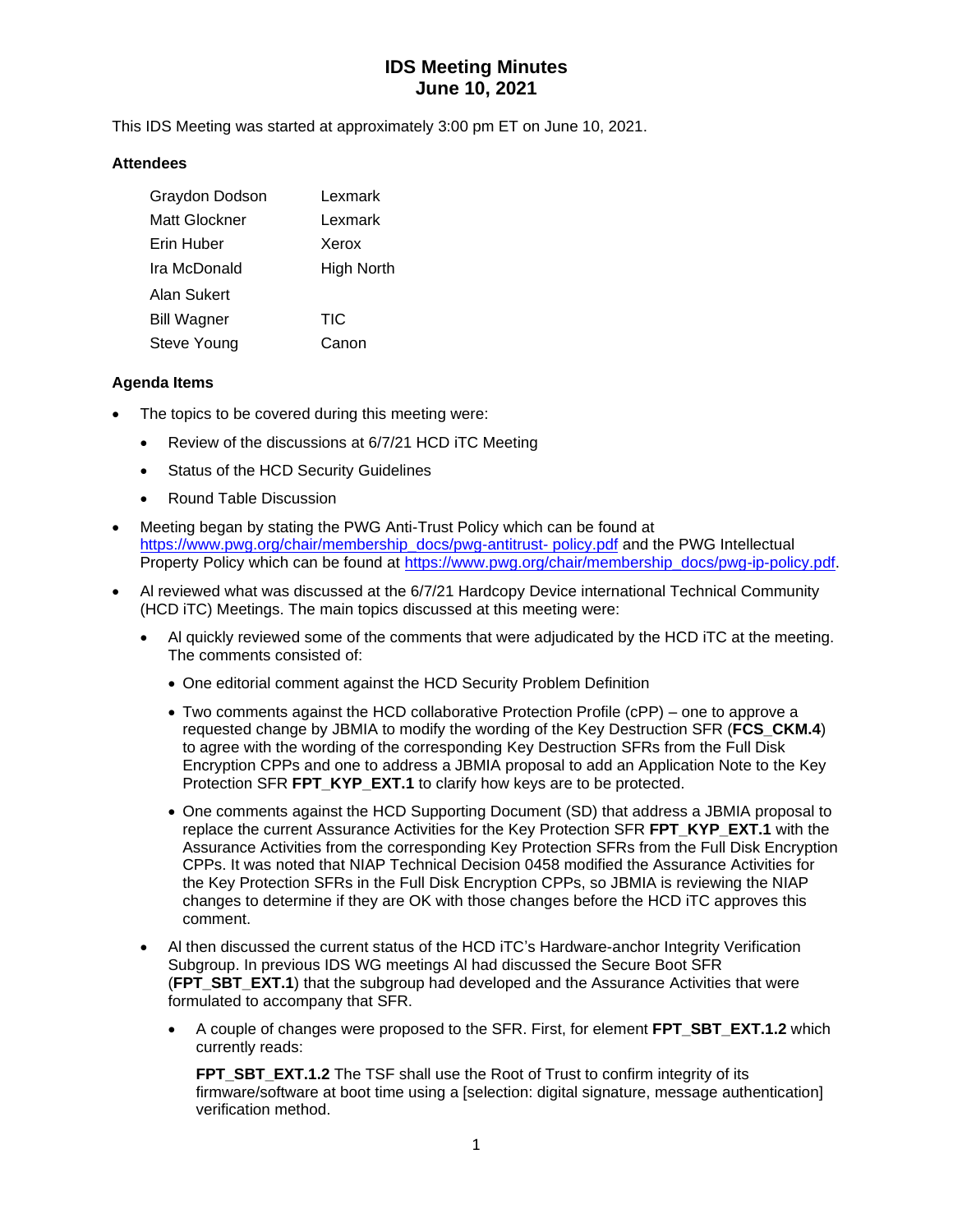## **IDS Meeting Minutes June 10, 2021**

it was proposed that a 'hash' option be added to the list of possible message authentication options. The subgroup agreed that it was a valid option and will propose the change to the full HCD iTC.

Also, regarding element **FPT\_SBT\_EXT.1.4** which reads:

**FPT\_SBT\_EXT.1.4** Following failure of verification, the TSF shall provide a mechanism to: [selection: revert to previous TOE image, reinstall TOE image, perform a factory reset, contact vendor support].

in response to a question from JBMIA about the "contact vendor support" option it was proposed that we add the Application Note the Network Device iTC added to its Secure Boot SFR the subgroup used to create **FPT SBT EXT.1**, and which addresses the "contact vendor support" option. Again, the subgroup agreed that it was a valid option and will propose the change to the full HCD iTC.

- There was also the consideration of what crypto requirements needed to be included in the HCD cPP to support the Secure Boot SFR. The subgroup felt that to support the verification in **FPT** SBT EXT.1.2, crypto requirements were needed to support:
	- Hash
	- Digital signature verification
	- Message authentication
	- AES and symmetric encryption
	- HMAC
	- CMAC

In looking through the current HCD cPP draft, the subgroup found that the following crypto SFRs already in the HCD cPP would satisfy these needs:

- Hash -- **FCS\_COP.1(c) Cryptographic operation (Hash Algorithm)**
- Digital signature verification **-- FCS\_COP.1(b) Cryptographic Operation (for signature generation/verification)**
- Message authentication **FCS\_COP.1(g) Cryptographic Operation (for keyed-hash message authentication)**
- AES **FCS\_COP.1(a) Cryptographic Operation (Symmetric encryption/decryption)** and **FCS\_COP.1(d) Cryptographic operation (AES Data Encryption/Decryption)**
- HMAC -- **FCS\_COP.1(h) Cryptographic Operation (for keyed-hash message authentication)**

Regarding CMAC the subgroup could not find any SFRs in any cPPs looked at that included CMAC as a selection option. The subgroup decided for now to not include any CMAC support in the HCD cPP and see if we get any comments regarding CMAC when the public drafts are released.

• The subgroup also looked at what additional wording needed to be added to the HCD cPP to address Secure Boot. It agreed that wording needed to be added to the section on Major Security Functions of the HCD and the section on USE CASE 1: Required Use Cases.

Regarding the wording in the section on Major Security Functions of the HCD, the subgroup had come up with the preliminary wording "The HCD performs hardware-anchored integrity verification of firmware/software at boot to ensure corrupted firmware/software is detected." At the time we felt we couldn't complete work on this wording until ITSCC and JISEC addressed the question as to what is more important when an integrity verification of the boot